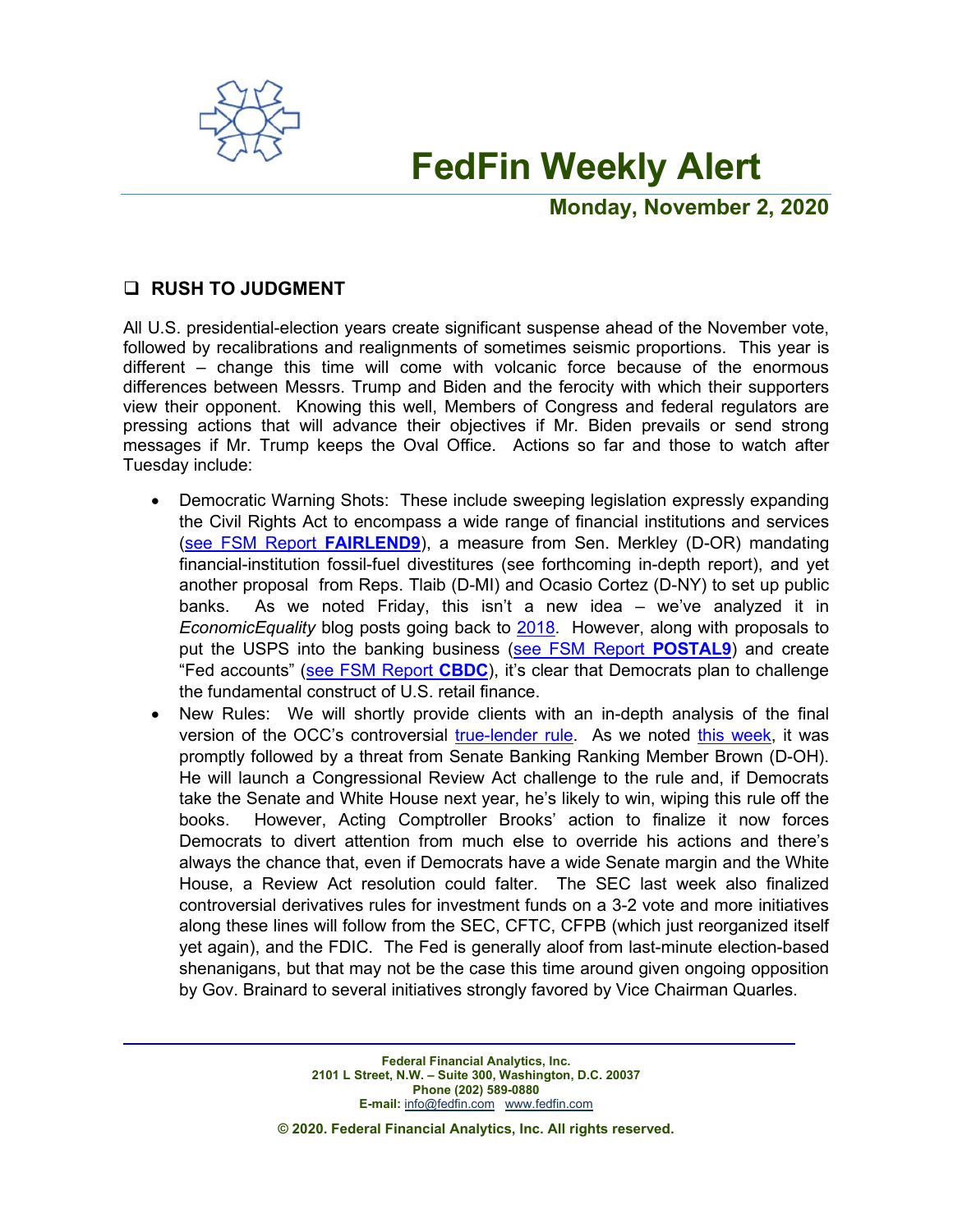**•** New Charters: Although Congress can rollback new rules, it can't touch new charters without a change in law sure to be a hard sell at the start of a contentious new Congress and, we would guess, for a long time thereafter absent a financial crisis or scandal. Thus, charters granted now are comparative-advantage to companies for a long, long time to come. Knowing this full well, the OCC under Mr. Brooks is rushing out ground-breaking approvals such as the precedent-setting one for a crypto bank in Wyoming [\(see FSM Report](https://fedfin.com/wp-content/uploads/2020/09/CRYPTO15.pdf) **CRYPTO15**) and Thursday's [preliminary](https://fedfin.com/wp-content/uploads/2020/10/Daily102920.pdf) SoFi bank national bank charter. More are sure to come, perhaps up to and including the first of the payment charters [Mr. Brooks espouses.](https://fedfin.com/wp-content/uploads/2020/07/Daily072920.pdf) The FDIC may also advance more ILCs as well as finish its pending rulemaking on parent-company obligations [\(see FSM](https://fedfin.com/wp-content/uploads/2020/04/ilc14.pdf) [Report](https://fedfin.com/wp-content/uploads/2020/04/ilc14.pdf) **ILC14**).

Karen Petrou's memo will resume on Friday, November 6.

# **Headlines From the Past Week's Daily Briefings**

#### **October 26**

**• Nothing of note**

#### **[October 27](https://fedfin.com/wp-content/uploads/2020/10/Daily102720.pdf)**

- **• Court Order Halts Controversial HUD Disparate-Impact Reg** A federal judge on the U.S. District Court for the District of Massachusetts has issued a [temporary](http://lawyersforcivilrights.org/wp-content/uploads/2020/10/Nationwide-PI-Against-HUD.pdf)  [injunction](http://lawyersforcivilrights.org/wp-content/uploads/2020/10/Nationwide-PI-Against-HUD.pdf) prohibiting HUD from implementing its revised disparate impact treatment standard.[\(see FSM Report](https://fedfin.com/wp-content/uploads/2020/09/FAIRLEND8.pdf) **FAIRLEND8**).
- **• FHFA Confirms Strategic Plan Through 2024** FHFA [finalized](https://www.fhfa.gov/AboutUs/Reports/ReportDocuments/FHFA_StrategicPlan_2021-2024_Final.pdf) its strategic plan for 2021-2024 as proposed, with its only change being a separate rulemaking now under way in response to comments on the plan asking for a revised new product approval process for Fannie Mae and Freddie Mac.
- **• OCC Backs Down – A Bit – On True-Lender Obligations** In a concession both to Democrats and the banking industry, the OCC's [final true-lender rule](https://occ.gov/news-issuances/federal-register/2020/nr-occ-2020-139a.pdf) revises a proposed approach [\(see FSM Report](https://fedfin.com/wp-content/uploads/2019/12/preempt31.pdf) **PREEMPT31**) that critics argued encouraged rent-a-bank arrangements.

## **[October 28](https://fedfin.com/wp-content/uploads/2020/10/Daily102820.pdf)**

**• Brown Threatens True-Lender Rule Reversal** - Following OCC [release of its final](https://fedfin.com/wp-content/uploads/2020/10/Daily102720.pdf)  [true-lender rule,](https://fedfin.com/wp-content/uploads/2020/10/Daily102720.pdf) Senate Banking Ranking Member Brown (D-OH) [said](https://www.banking.senate.gov/newsroom/minority/brown-blasts-occ-for-finalizing-the-rent-a-bank-rule) he would use every available legislative tool to overturn it.

> **Federal Financial Analytics, Inc. 2101 L Street, N.W. – Suite 300, Washington, D.C. 20037 Phone (202) 589-0880 E-mail:** [info@fedfin.com](mailto:info@fedfin.com)[www.fedfin.com](http://www.fedfin.com/)

**© 2020. Federal Financial Analytics, Inc. All rights reserved.**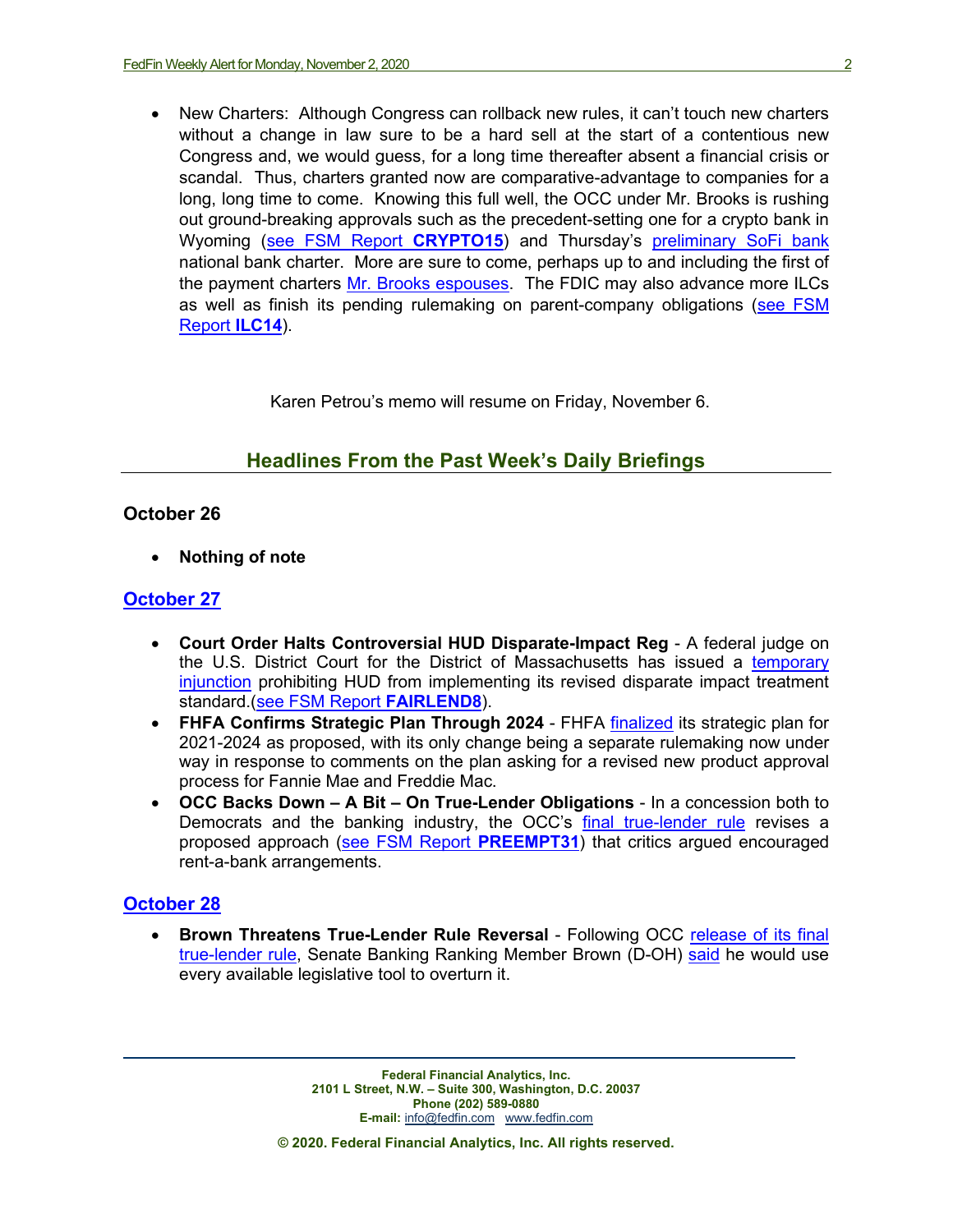## **[October 29](https://fedfin.com/wp-content/uploads/2020/10/Daily102920.pdf)**

- **• OCC Continues National-Bank Charter Redesign** The OCC [provided](https://www.occ.gov/news-issuances/news-releases/2020/nr-occ-2020-141.html) preliminary approval to the fintech company SoFi to charter a national bank.
- **• Agencies Advance Guidance Restraints** Addressing longstanding industry grievances and following FDIC [approval,](https://fedfin.com/wp-content/uploads/2020/10/Daily102020.pdf) the federal banking agencies, NCUA, and CFPB [jointly](https://www.federalreserve.gov/newsevents/pressreleases/files/bcreg20201029a1.pdf) issued a proposal codifying their [2018 statement](https://fedfin.com/wp-content/uploads/2018/09/daily091118.pdf) on the role of supervisory guidance.
- **• Support for Climate Disclosures Nearly Doubled in Last Year**  An industry-led group established by the FSB, the Task Force on Climate-related Financial Disclosures (TCFD), [released](https://www.fsb.org/wp-content/uploads/P291020-1.pdf) its 2020 green-disclosure status report.
- **• New York Sets First U.S. Climate-Risk Supervisory Standards** As we noted in our new issue brief on [green financial regulation,](https://fedfin.com/wp-content/uploads/2020/10/FedFin-Issues-Brief-Going-Green-The-Future-of-U.S.-Climate-Risk-Financial-Policy.pdf) federal officials are increasingly interested in standards reducing climate risk but remain reluctant to take affirmative action despite injunctions from the New York Fed (see *[Client Report](https://fedfin.com/wp-content/uploads/2020/03/green2.pdf)* **GREEN2**).
- **• CFPB Limits Confidential**-**information Release**  Completing action begun in 2016, the CFPB [finalized](https://files.consumerfinance.gov/f/documents/cfpb_disclosure-records-information_final-rule_2020-10.pdf) a rule governing how it will treat confidential information as required by Dodd-Frank.

## **[October 30](https://fedfin.com/wp-content/uploads/2020/10/Daily103020.pdf)**

- **• True-Lender Rule Effective Before Year End** The *Federal Register* [includes](https://www.govinfo.gov/content/pkg/FR-2020-10-30/pdf/2020-24134.pdf) the OCC's final true-lender rule, which generally preempts state usury ceilings and state consumer-protection standards.
- **• Treasury, Fed Sweeten Main Street Lending Program** Conceding to Congressional pressure from both sides of the aisle, Treasury has authorized the Fed to make changes to the Main Street Lending Program (MSLP) both agencies [announced.](https://www.federalreserve.gov/newsevents/pressreleases/monetary20201030a.htm)
- **• Progressive Dems Renew Public-Bank Push, Turning Now to Fed Funding**  Continuing progressive Democrats' public-bank push, [legislation](https://tlaib.house.gov/sites/tlaib.house.gov/files/TLAIB_118_xml.pdf) from Reps. Tlaib (D-MI) and Ocasio-Cortez (D-NY) would significantly reduce barriers to opening and operating a public bank.
- **• Tlaib Demands End to Fed Fossil-Fuel Support** Continuing her critique of the Fed and Treasury's pandemic response (see *[Client Report](https://fedfin.com/wp-content/uploads/2020/09/COVID15.pdf)* **COVID15**), Rep. Tlaib (D-MI) [sent](https://tlaib.house.gov/sites/tlaib.house.gov/files/Letter%20to%20Fed%20Chair%20Powell%20re%20Marathon_Rep%20Tlaib.pdf) a letter to FRB Chair Powell contending that the Fed has not only failed to help cities and municipalities, but instead "propped up" corporate polluters.

## **This Week**

#### **Monday, November 2**

CFTC Open Meeting [9:30 AM via webcast] **Matters To Be Considered:** Final Rule: Amendments to Part 50 Clearing Requirement Exemptions for Central Banks, Sovereigns, IFIs, Bank Holding Companies, and CDFIs.

> **Federal Financial Analytics, Inc. 2101 L Street, N.W. – Suite 300, Washington, D.C. 20037 Phone (202) 589-0880 E-mail:** [info@fedfin.com](mailto:info@fedfin.com)[www.fedfin.com](http://www.fedfin.com/)

**© 2020. Federal Financial Analytics, Inc. All rights reserved.**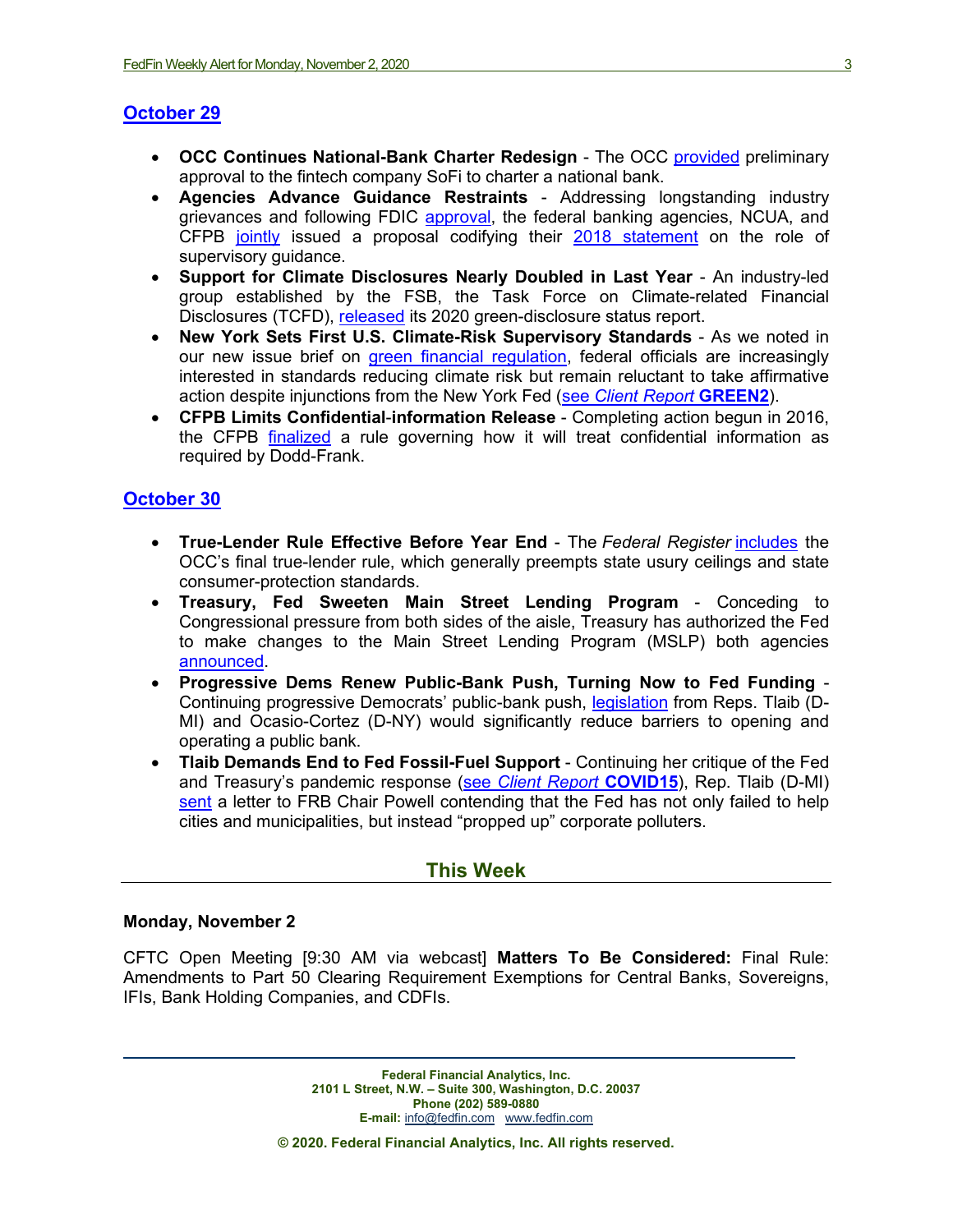#### **Wednesday, November 4**

FSB Virtual workshop [8:00 AM] on the use of supervisory (SupTech) and (RegTech) regulatory technology by authorities and regulated institutions.

#### **Thursday, November 5**

FSB Virtual workshop [8:00 AM] on the FSB's work on the provision of financial services by BigTech firms in emerging market and developing economies.

## **Recent Files Available for Downloading**

The following reports and analyses have been sent to retainer clients recently. Copies are also available to retainer clients on the Archives section of Federal Financial Analytics' website: [www.fedfin.com](http://www.fedfin.com/) or clients may obtain the reports/analyses by e-mailing [requests@fedfin.com](mailto:requests@fedfin.com) giving the requested item name, firm, and e-mail address. To learn more about GSE Activity Reports, click: [http://www.fedfin.com/index.php?option=com\\_content&view=article&id=18&Itemid=18](http://www.fedfin.com/index.php?option=com_content&view=article&id=18&Itemid=18)

- **[FAIRLEND9](https://fedfin.com/wp-content/uploads/2020/10/FAIRLEND9.pdf)**: Congressional Democrats have introduced legislation that formally expands civil-rights obligations to financial institutions.
- **[GSE-102820](https://fedfin.com/wp-content/uploads/2020/10/GSE-102820.pdf)**: This analysis builds on our [in-depth assessment](https://fedfin.com/wp-content/uploads/2020/10/LIQUIDITY32.pdf) of the new interagency net stable funding ratio (NSFR) rule to highlight strategic implications for U.S. housing finance.
- **[LIQUIDITY32](https://fedfin.com/wp-content/uploads/2020/10/LIQUIDITY32.pdf)**: After expectations that the U.S. might well not adhere to the Basel Committee's NSFR standards, the banking agencies have finalized their 2016 proposal, albeit in significantly revised form.
- **[GSE-102120:](https://fedfin.com/wp-content/uploads/2020/10/GSE-102120.pdf)** As we noted, African-Americans and Hispanics have a heck of a time enjoying the benefit of low mortgage rates despite like-kind default risk to white borrowers.
- **[PAYMENT21](https://fedfin.com/wp-content/uploads/2020/10/PAYMENT21.pdf)**: The FSB and many other global bodies have finalized a vision of cross-border payments with far-reaching implications not only for payments, but also for personal privacy, regulatory arbitrage, the role of nonbanks, cross-border resolution, monetary-policy transmission, and financial stability.
- **[GSE-101520](https://fedfin.com/wp-content/uploads/2020/10/GSE-101520.pdf)**: Although direct mortgage discrimination based on race and ethnicity has abated in recent years, a new study from the Federal Reserve Bank of Boston shows a striking difference in prepayment rates due to refinancing-speed differences directly attributable to race and ethnicity after controlling for an array of well-accepted underwriting risks.